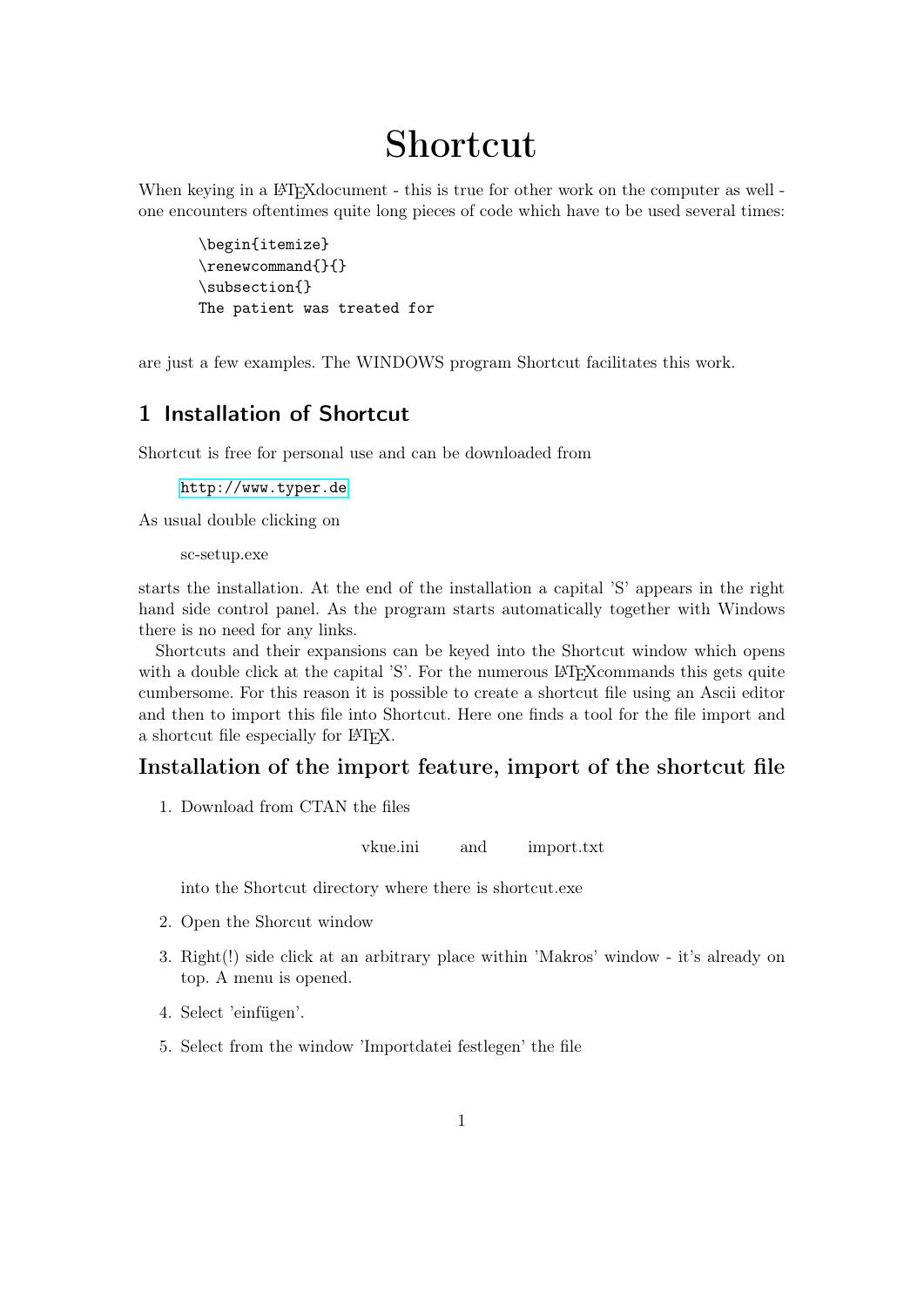vkue.ini

and open it

6. Select from the window 'Makros importieren'

vkue

and OK that

- 7. Using any editor Wordpad or Notepad or TXC or or write just the one word 'vkue'
- 8. While the editor is still opened press the function key F7. 'vkue' disappears from the editor window. The editor is not needed any more and can be closed without saving. By executing 'vkue' the content of the file

#### import.txt

is automatically added to the macros list.

The Shortcut window should not be closed to clicking at the 'x' in the upper right corner; this way Shortcut would be finished. Instead closing should be done by clicking at 'OK'.

## 2 Using Shortcut

Shortcut starts automatically when booting the computer - this is indicated by the capital 'S' in the right side control panel -; therefor no link to the desktop is needed nor any action by the user. As usually online help is opened by the function key F1 with the Shortcut window opened.

It's standard with Shortcut that shortcuts will be expanded by pressing the function key F7. This might lead to conflicts with the GUI TeXnicCenter where typesetting of projects is started by F7, too. Therefor one should change the way shortcuts are expanded:

- 1. Open the Shortcut window
- 2. Select 'Steuerung'
- 3. Click into the hotkey field, press F12, press 'festlegen'. Possibly one has to free F12 the same way if used otherwise.
- 4. Confirm by 'OK'

To use Shortcut one simply writes the shortcut within the editor window and then starts the expansion; e.g.

### 'rc',function key F12